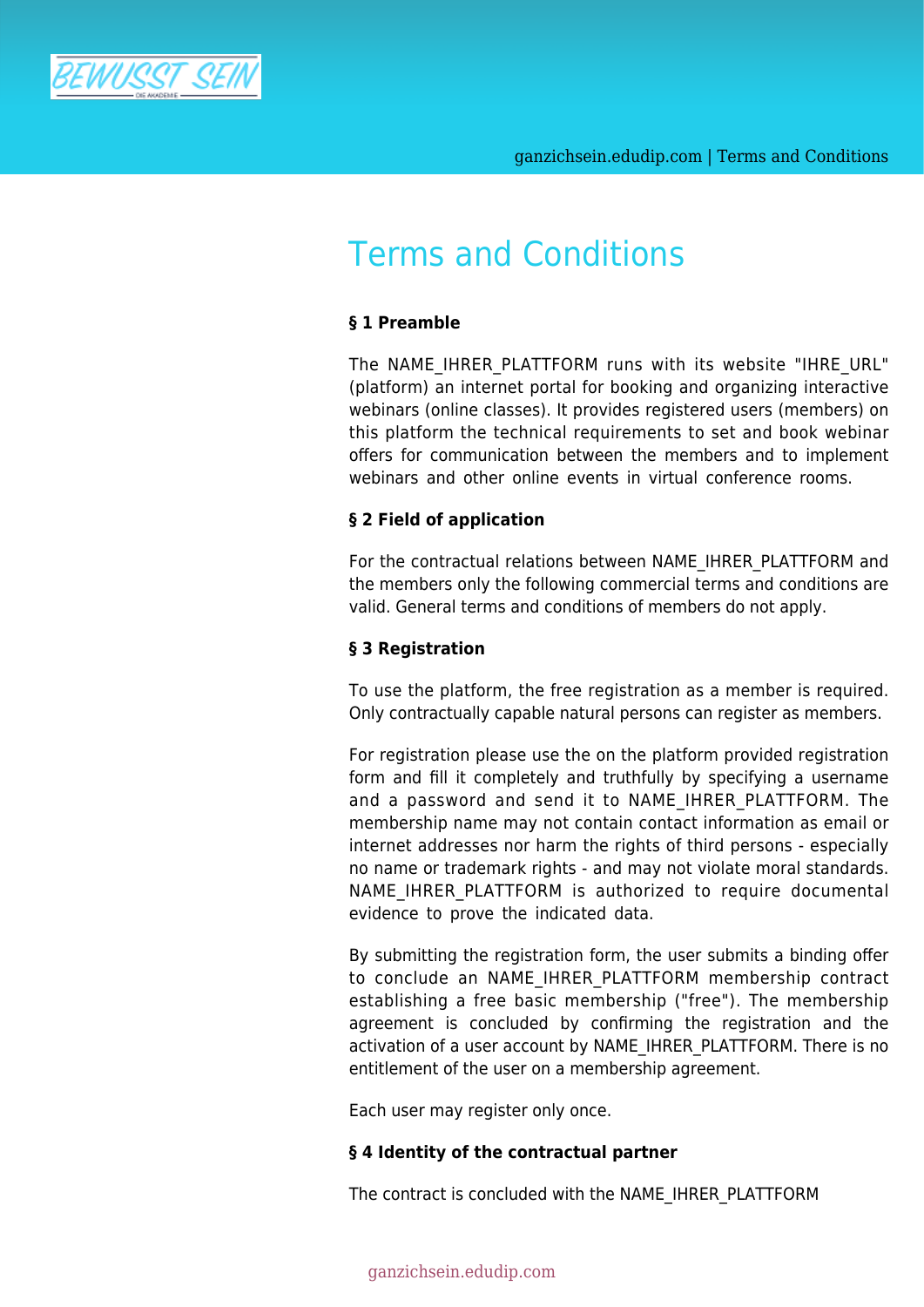

NAME\_IHRER\_PLATTFORM **STRASSE** POSTLEITZAHL STADT Authorized representative of the CEO: IHR\_NAME Registration number in the trade register: USt-ID-Nr.:

#### **§ 5 Services of NAME\_IHRER\_PLATTFORM**

NAME\_IHRER\_PLATTFORM\_provides\_members of the platform the technical options for the communication between teachers and participants and the initiation of contracts and the organization of webinars in a virtual classroom. Each member can use the platform as a teacher and as a participant of a webinar.

Members can create member profiles, set webinar offers and applications, read the webinar offers and applications of other members, book webinars, post quotes on applications, hold presentations in the virtual classrooms and participate in webinars in the virtual classroomsr actively or passively.

NAME\_IHRER\_PLATTFORM settles payments between participants and teachers as a clearing house (see §10). NAME IHRER PLATTFORM does not check the creditworthiness of members.

#### **§ 6 Booking of webinars**

The booking of webinars indeed takes place at the platform ""IHRE\_URL, but the contracts for a participation on a webinar (webinarcontract) are not concluded with NAME\_IHRER\_PLATTFORM, but with the respective teacher when he or she confirms the booking. After booking a webinar NAME IHRER PLATTFORM transfers the contact data of the contract partner to the respective members.

NAME\_IHRER\_PLATTFORM does not arrange contracts between the members and makes no announcements on contracts for members. In particular, messages that are sent with the system of NAME\_IHRER\_PLATTFORM (system messages) are no statements of NAME\_IHRER\_PLATTFORM on behalf of the members.

The fulfillment of the webinar contracts is in the responsibility of the respective teachers and participants. The teachers are solely responsible for the legality, accuracy, completeness and quality of their webinar offers and their webinars.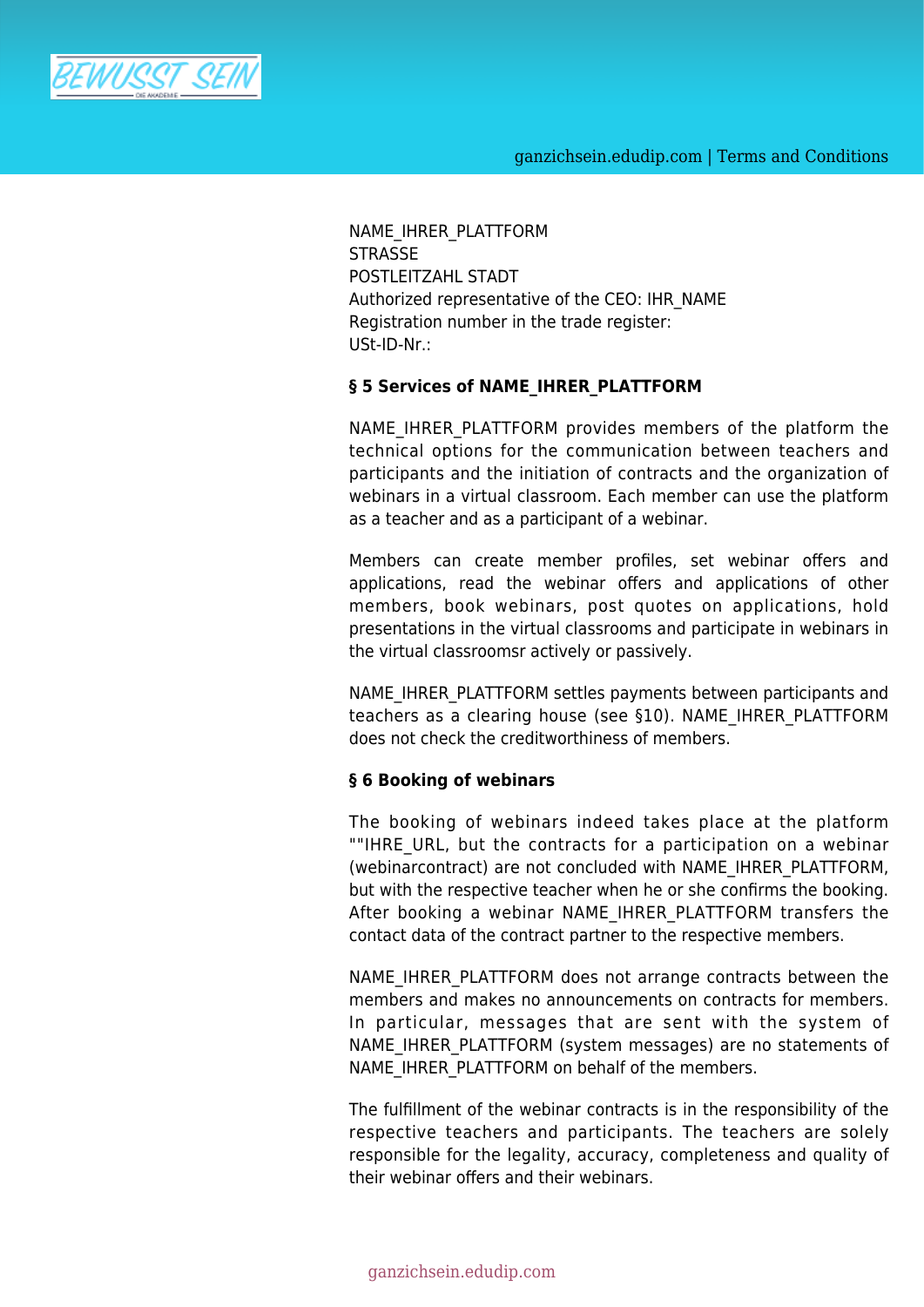

# **§ 7 Cancellation**

If a member uses the platform as a consumer, in other words for a purpose that has neither a commercial background nor self-employed business activity, the member can revoke the membership contract as follows:

# **Cancellation policy**

Cancellation right

You can cancel your contract within 14 days without giving any reasons in text form (e. g. letter, fax, email). The time limit begins after receipt of this notification in text form, but not before the contract is concluded and neither before the fulfillment of our obligation to inform in accordance with Article 246 § 2 in connection with § 1 Section 1 and 2 EGBGB and our obligations in accordance with § 312e Section 1 Sentence 1 BGB (German Civil Code) in connection with 246 § 3 BGB. Your right is ensured if your written revocation takes place during the time limit. The revocation must be sent to: NAME\_IHRER\_PLATTFORM Executive director IHR\_NAME **STRASSE** 

POSTLEITZAHL STADT Fax:

Email: EMAILADRESSE

**Consequences of revocation**

In the case of an effective revocation, the mutually received benefits and any benefit derived (e.g. interest) have to be surrendered. If you cannot restitute to us the entire or parts of the service or only in a deterioted condition, you may be obliged to pay an indemnification. This can cause you to fulfill your contractual payment obligations for the period up to revocation. You are obliged to refund any open payments within 30 days. The period begins with the transmission of your revocation and for us with their reception.

Special notes

Your right of cancellation will expire prematurely if the contract has been completely fulfilled by both parts before you have practiced your right of withdrawal.

**End of the information about the rights of revocation**

#### **§ 8 Use of the platform**

# **I. General conditions**

**1.**

The platform must be used only for information about webinars, to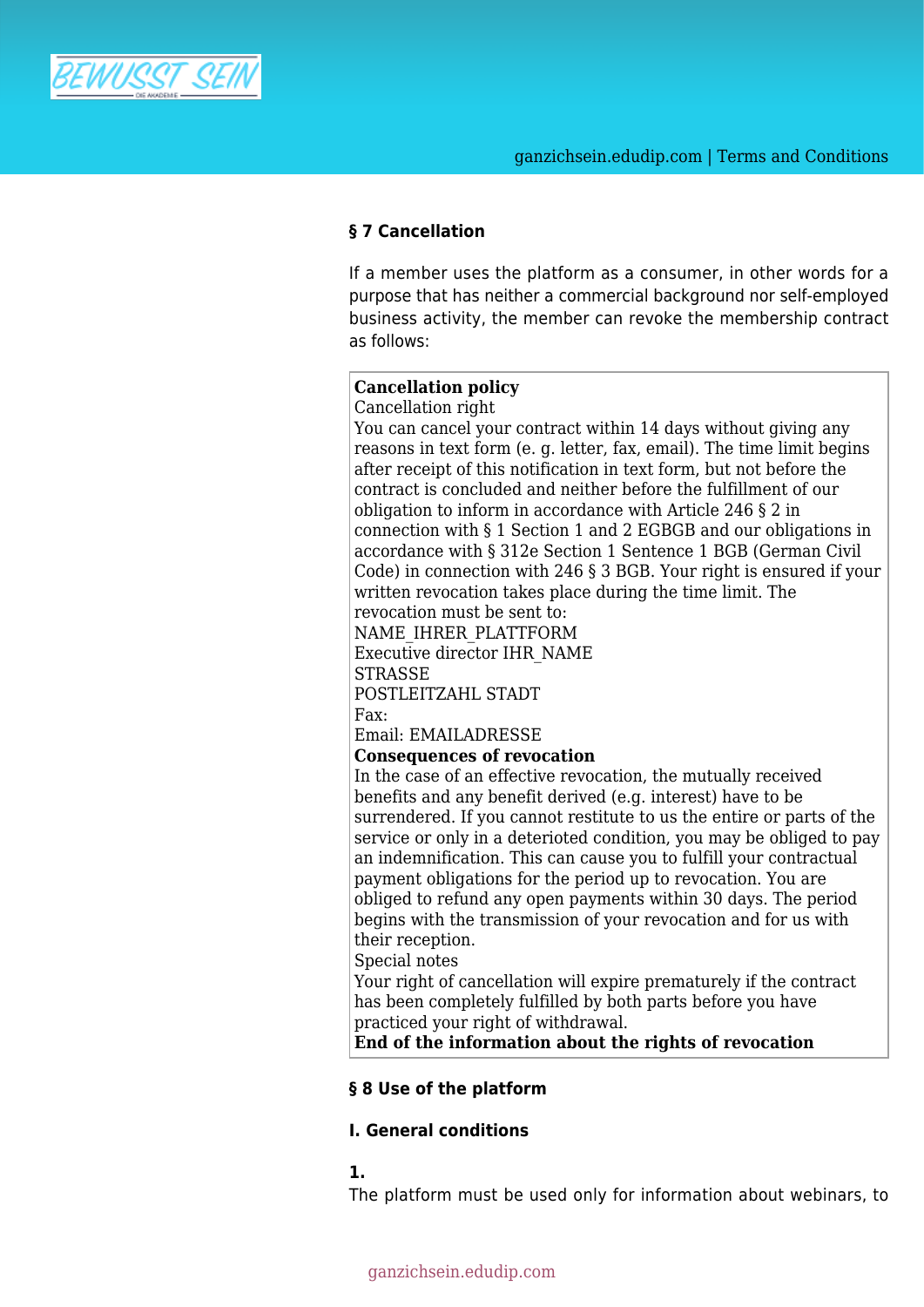

participate in webinars and to perform webinars and other online events in the virtual classrooms.

#### **2.**

The members are obliged to keep their password secret and so to ensure the access to their member account. If there are any indications that third parties have procured unauthorized access to the member's account, NAME\_IHRER\_PLATTFORM has to be notified immediately and the password has to be changed by the member.

If the data change that have been deposited with the registry of the member, the member's account has to be updated about this change, immediately.

Since NAME\_IHRER\_PLATTFORM has only a limited review about the accurancy of the deposited member data, even when written evidence is submitted, the provision of false information is not excluded. Therefore each member has to check the contractors identity by himself or herself.

The member's account may not be transferred to third parties.

Contact data of other members which have become known through the use of the platform may be used only for the (pre-) contractual communication.

# **3.**

On the platform, in the webinars and in other events no data shall be set, no statement shall be made, no information shall be given and no contents shall be transferred which violate law or morality or injure rights of third persons or discriminate persons of other races, of other ethnic origin, of other gender, of other religion or belief, disability, age or sexual orientation.

Members may only advertise on the platform for webinars which also are held on the platform.

You may not do anything, tolerate or encourage anything that might disturb the orderly operation of the platform, in particular the orderly operation in the virtual classrooms.

# **4.**

To use the platform, especially for the organization of a webinar and for the participation in a webinar and other online events, the compliance of the following technical conditions are required: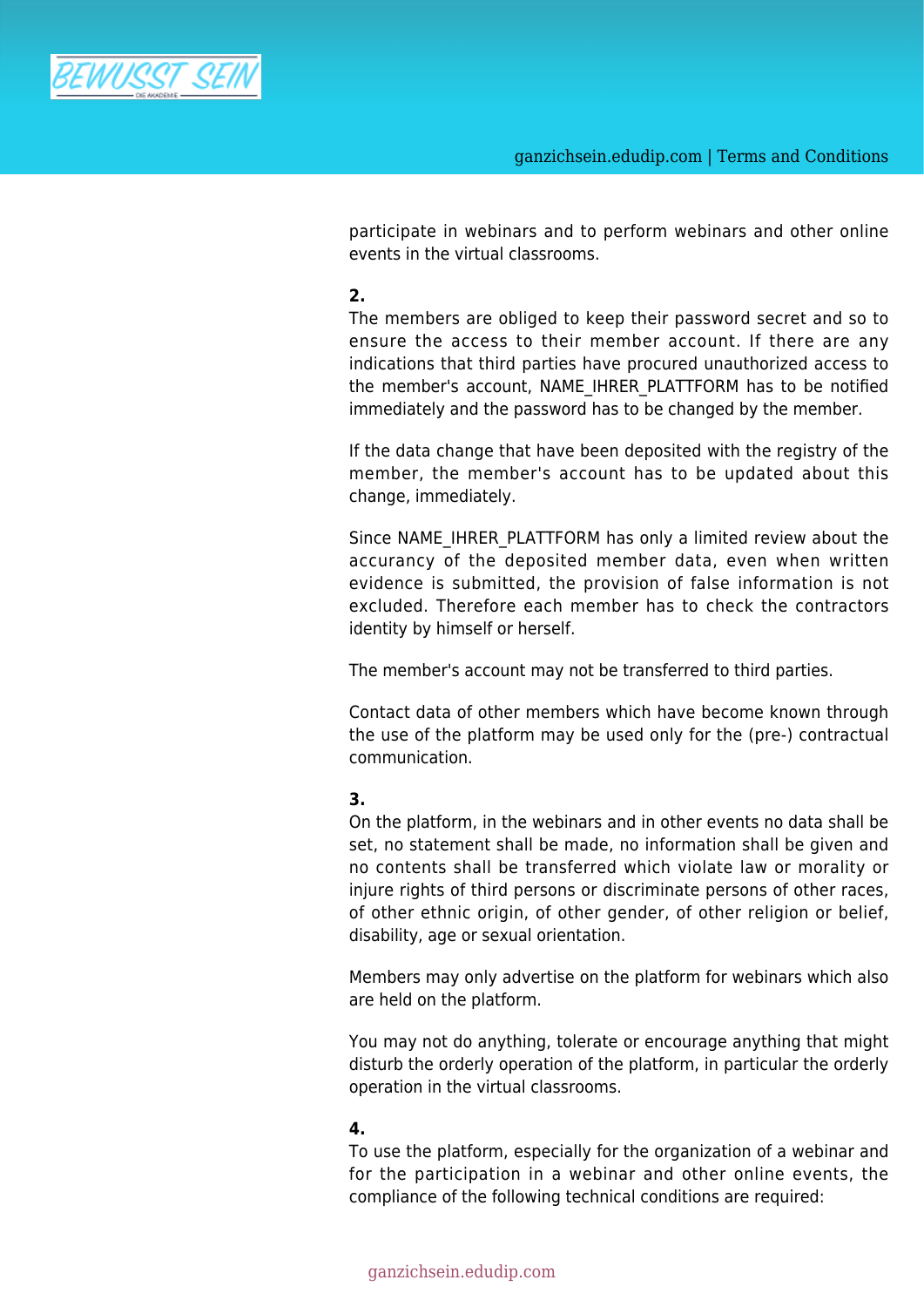

- a standard DSL connection

- an Internet browser (e. g. 'Internet Explorer' from version 7 on, Chrome or 'Mozilla Firefox')

- the program 'Adobe Flash Player 10'
- for active participation: headphone and microphone
- for passive participation: speaker

The members agree to comply with the technical minimum requirements and to check if the connection to the virtual conference rooms can be established in good time prior to a webinar or the participation in a webinar. In case of technical troubles they further agree to remedy existing malfunctions early enough whose rectification they are responsible for. If a connection cannot be established, NAME\_IHRER\_PLATTFORM must be informed in time. You can contact NAME\_IHRER\_PLATTFORM via the contact information in the imprint of the website or via the service hotline **0241 – 400 476 80.**

#### **II. Use of the platform as a participant**

Only those members who have booked the webinar may attend these. For other persons the active or passive participation is not allowed.

#### **III. Use of the platform as a teacher**

#### **1.**

Teachers are allowed to perform their webinars and other online events only if a compliance with the minimum technical requirements is guaranteed (see § 9 I Nr. 4)

You are obliged to describe the content of you webinar in your webinar offers and to inform about the beginning of the webinars, the minimum number of participants and the registration fee.

The teachers are solely responsible for compliances with the legislation in force. NAME IHRER PLATTFORM draws particular attention to the observance of relevant rules of distance selling law, the teleservice law, tax law, the provisions of the price regulation, the Distance Learning Protection law and the obligations in electronic commerce.

# **2.**

The webinars, which are offered and booked on the platform are to be held in the virtual classrooms of NAME\_IHRER\_PLATTFORM.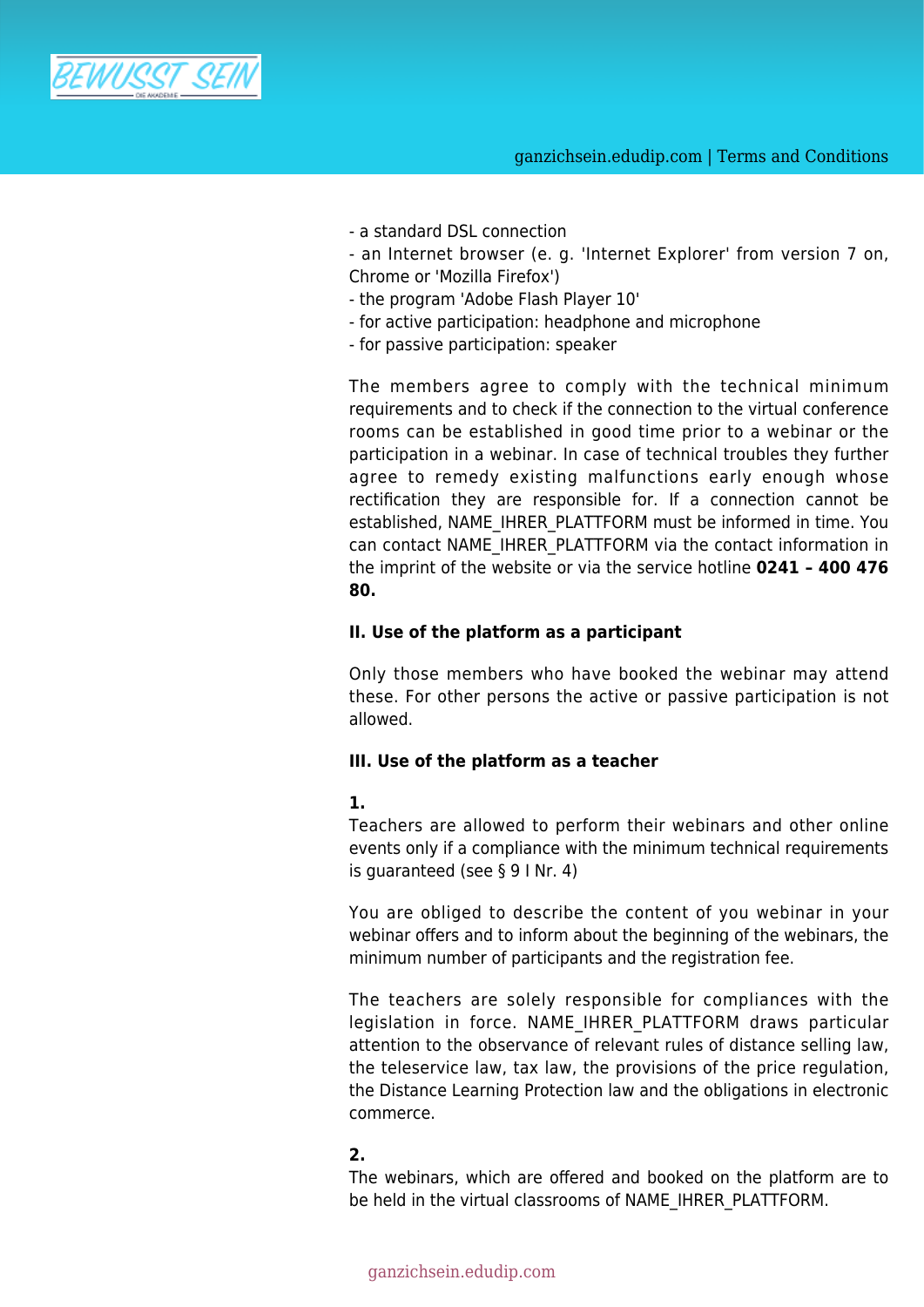

# **3.**

If a webinar has not been booked yet, it can be changed or deleted by the teachers. The deletion of a webinar offer that has already been booked is only possible through NAME IHRER PLATTFORM.

# **4.**

NAME\_IHRER\_PLATTFORM is authorized to delete a webinar offer or a webinar or other online events from the platform, if there is an evidence of violation against § 9 INo. 3 of the terms and conditions by setting offers or the implementation of webinars and other online events. A webinar offer or a webinar can also be deleted if the minimum number of participants is not achieved at the start of the event or if the webinar was not fullly conducted. A claim for the publication in the marketplace does not exist.

# **5.**

If a teacher cancels a webinar, which was already booked by the minimum number of participants, the teacher has to notify NAME IHRER PLATTFORM and the participants about this. Upon notification of cancellation the webinar will be deleted from the platform.

# **6.**

To ensure a trouble-free flow of payments (see § 11), the teachers oblige that their current bank account is deposited at NAME\_IHRER\_PLATTFORM. In case that a teacher is responsible for a chargeback or incorrect entries, the teacher is obligated to pay the resulting costs within 14 days on the specified account of NAME IHRER PLATTFORM. Without prejudice to other rights NAME\_IHRER\_PLATTFORM is entitled to disable the teachers' account if such paymant has not been made on time and if NAME\_IHRER\_PLATTFORM\_has\_threatened the teacher with a lock of his account by a writing or per email 14 days before. If it is not reasonable for NAME\_IHRER\_PLATTFORM to observe the waiting period, NAME\_IHRER\_PLATTFORM is allowed to disable the members' account immediately and without prior notice.

# **IV. Use of the platform as an affiliate**

You automatically take part in the NAME\_IHRER\_PLATTFORM affiliate programm, as soon as you publish your affiliate link. In this case you agree that you also take part in the affiliate contest for marketing purposes and that your first name, last name and your profile image may be published, if you are one of the winners.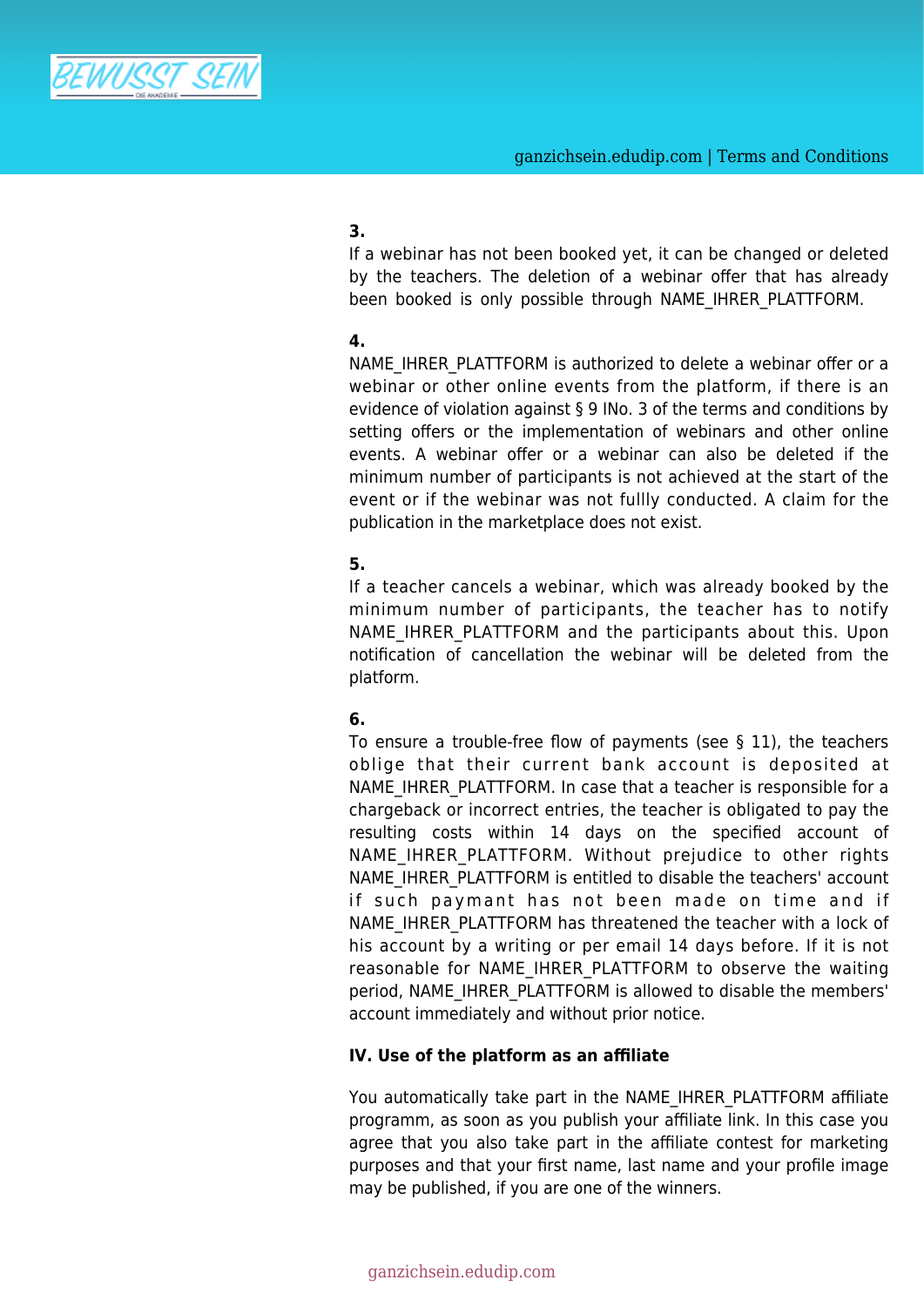

# **§ 9 Member profile and evaluation of the teachers**

NAME\_IHRER\_PLATTFORM can classify members who are active as a teacher professionally (or in addition) within a period of six months, as experts and label his or her profile accordingly. The classification as an expert can only be made if NAME\_IHRER\_PLATTFORM gets submitted relevant written certificates for the professional or parttime activity as a trade certificate and training certificates, employment contract or billings from other seminar providers and a copy of the identity card or passport. There is no claim to become classified as an expert.

# **§ 10 Exclusion of a member**

NAME\_IHRER\_PLATTFORM can exclude a member and his or her account as well as delete all his or her webinar offers and webinars, if NAME IHRER PLATTFORM has indications that the member transgresses essential obligations of the terms and conditions or if the member has been assessed negatively, repeatedly. NAME\_IHRER\_PLATTFORM will inform the member about the planned exclusion via email to give him or her the possibility to response. In the case of urgency, NAME IHRER PLATTFORM is not obligated to this. In every case, NAME\_IHRER\_PLATTFORM will take account of the member's legitimate interests. The right of extraordinary termination remains unaffected.

# **§ 11 Technical availability**

Due to technical reasons, NAME IHRER PLATTFORM cannot guarantee permanent full availability of the servers on which the platform is operated. At times, the availabilty of the platform may be limited - especially because of necessary maintenance or repair work. NAME IHRER PLATTFORM will inform all members about the implementation of planned maintenance work and its extent in time by an information on the platform. If the system breaks down unpredictably, NAME\_IHRER\_PLATTFORM will notify the members if possible about the extent and the duration of the outage.

# **§ 12 Liability**

NAME\_IHRER\_PLATTFORM is not liable for material damage and pure financial losses - on whatever legal reason - that arise in connection with the use of the platform, unless the damage arised from the infringement of an essential contractual duty or some other intentional or roughly careless breach of obligation by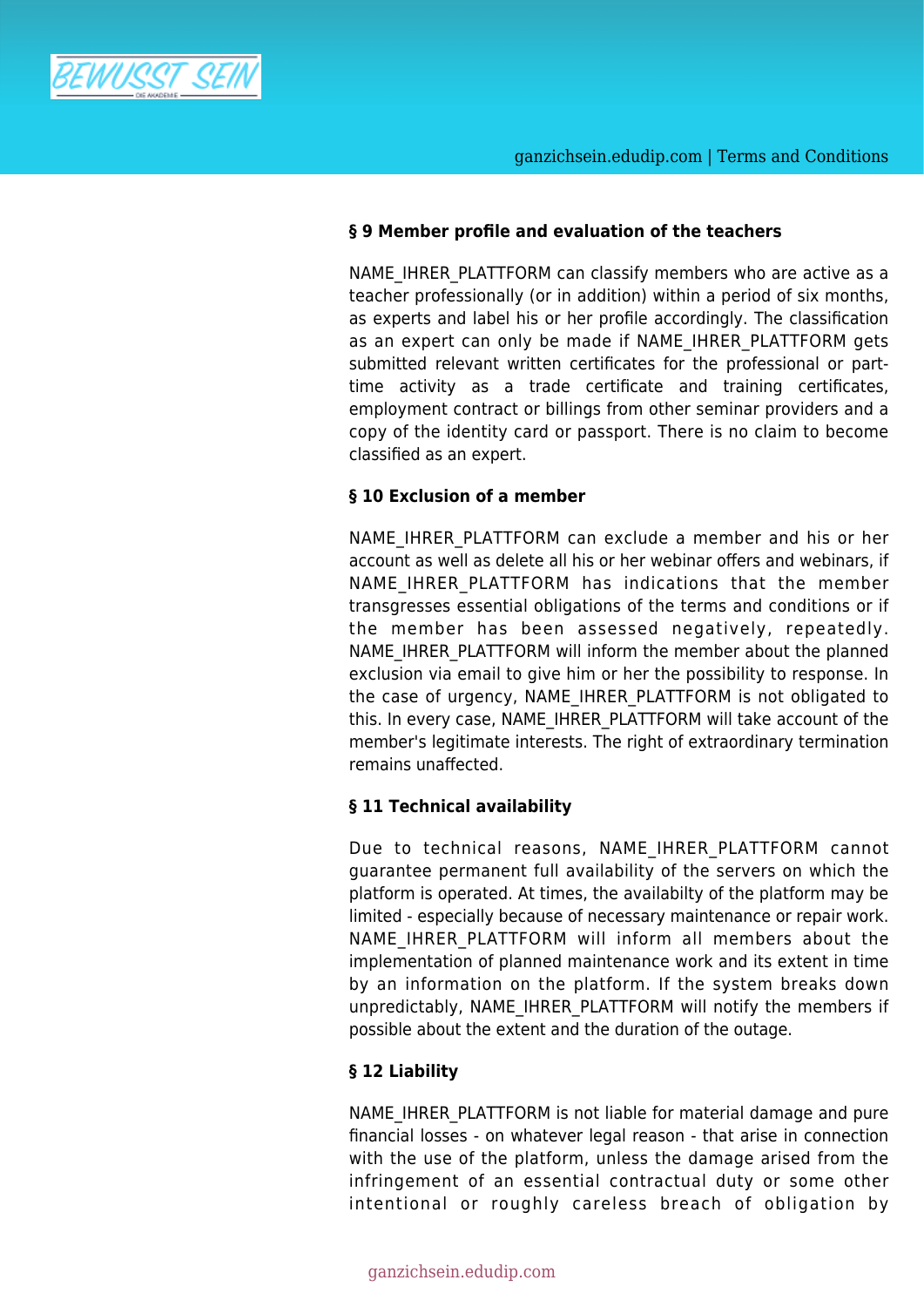

ganzichsein.edudip.com | Terms and Conditions

NAME IHRER PLATTFORM, their legal representatives or their assistants. Material contractual obligations are obligations whose fulfillment allow the proper execution of the contract and make the achievement of the purpose of the contract possible, so the contracting party can trust on, and as well obligations, which are for the protection of the contractor and its contractual legal positions of fundamental importance.

The liability for material damage and pure financial losses as a result of slightly negligent breach of a contractual obligation is limited to the replacement of the predictable damages when the contract was concluded.

# **§ 13 Set-off**

Members may set off against claims of NAME\_IHRER\_PLATTFORM only with undisputed claims or those declared final and absolute by a court.

# **§ 14 Release**

The members undertake to exempt NAME\_IHRER\_PLATTFORM from all claims of other members or third parties, which enforce these because of the violation of their rights due to the use of the platform through the respective member against NAME\_IHRER\_PLATTFORM. This does not apply if the member is not responsible for the violation of rights. The obligation for exemption includes the acquistion of apporpriate legal defense costs.

# **§ 15 Final clauses**

# **I. Modification of the terms and conditions**

NAME\_IHRER\_PLATTFORM may change these terms and conditions at any time without giving any reasons. The modified terms and conditions will be sent to the members at least three weeks before the scheduled come into force under the typographical emphasis of changes by email.

The members can contradict to the changes within three weeks of receipt of that email. When a member continues the membership without contradicting the changes within this period, the amended terms and conditions are approved. NAME\_IHRER\_PLATTFORM will point out the consequence of a consistent continuation of the contract in that email.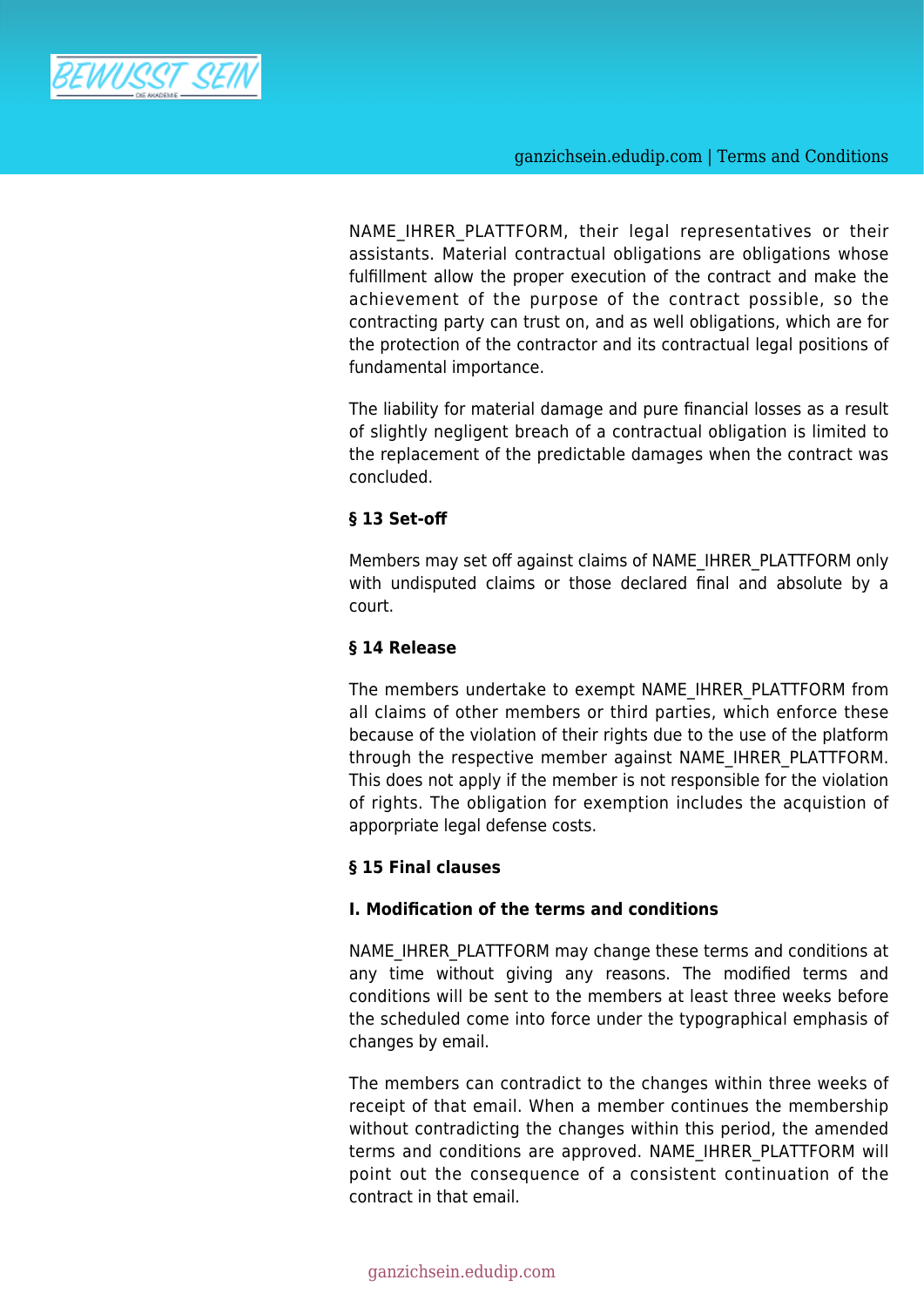

# **II. Applicable Law**

The law of the Federal Republic of Germany shall apply. If a person concludes a membership contract as a consumer, i.e. for a purpose which cannot be regarded as a professional or commercial activity, the provisions of the state in which the user has his habitual residence are to be granted, insofar as they provide the user with greater protection than the law of the Federal Republic of Germany.

# **III. Jurisdiction**

If the member is a merchant, a legal entity under public law or special fund under public law, or the member has no general jurisdiction in Germany, STADT is the jurisdiction for any disputes arising in connection with the membership contract and the use of the platform. This also applies if a member has no general jurisdiction in Germany, moved his residence or usual place of residence after registration from the scope of the Federal Republic of Germany or even if the domicile or the habitual residence is not known at the time of the legal action has been risen.

# **IV. Severability Clause**

The ineffectiveness of a fiscal condition does not affect the validity of the remaining terms and conditions.

As of : AKTUELLES\_DATUM

In addition, the following conditions of edudip GmbH shall apply:

# **§ 1 Fees**

# **I. Participation fees**

The fees for the participation in the webinars (participation fees) conform to the contractual agreements between trainer and participant. The payment of the participation fee is due upon a successful booking. If a participant selects direct debit, he or she is responsible for the generated costs in the case of a failed direct debit (currently 5,95 EUR per failed debit). In case of a chargeback when